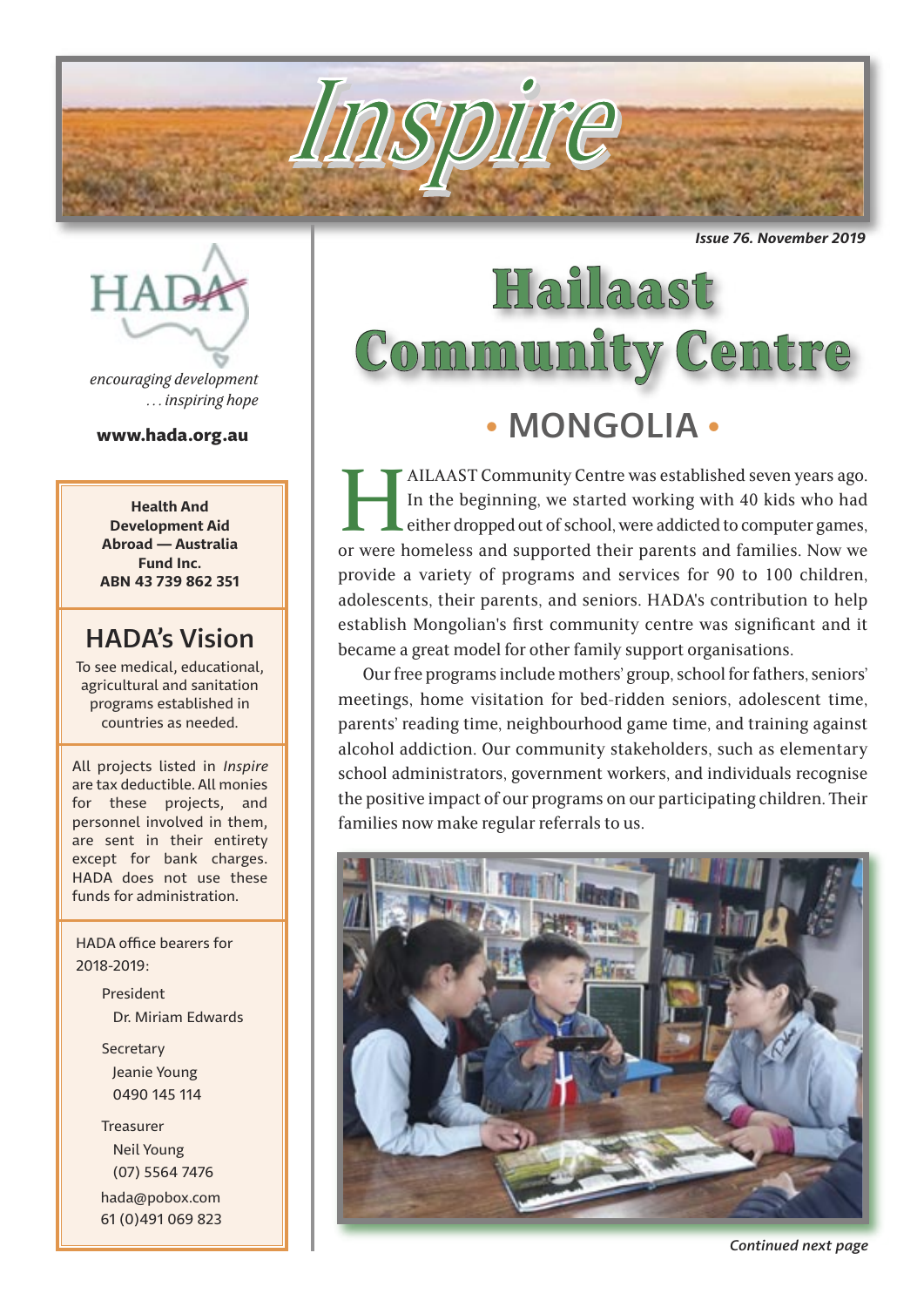Let us share the story of one boy as an example of the impact of our collaboration with HADA. His name is Bat and we met him seven years ago. He was

living in a very difficult situation with his parents, grandmother and three other children in a tiny wood shed. Bat has a disability. We started financially supporting him to go back to school, found a new home, and included him in the after-school program at the centre. His parents were invited to come to family training. Within two

years, his family's life improved significantly when his father left his alcohol addiction, found a job to support the family, and built a new house. We were able to provide emotional support during the most difficult moments of losing his mother and grandmother.

> Recently we visited Bat's home; he is the second oldest child in his family. Even with his disability, he was able to graduate from his high school and find a job in an agricultural company which specialises in growing trees and vegetables. He has become a tree grower instead of a person who is hopeless, lost, and without any goals.

The story of Bat is only one example. There have been life-changing stories for hundreds of children. Thus, we would like to thank you for your support.

*~ Degi Tsegmidi*



Edical Training in Africa and Asia (MTA) has on-<br>going involvement in training local health prac-<br>titioners (doctors, nurses) in Uganda, Myanmar,<br>Cambodia. Bangladesh and Pacific Islands. going involvement in training local health practitioners (doctors, nurses) in Uganda, Myanmar, Cambodia, Bangladesh and Pacific Islands.

#### MYANMAR

For December we are planning workshops on urogynaecology and vacuum extraction in both Yangon and Mandalay Central Women's Hospitals. These workshops include both outpatient and inpatient teaching for doctors and nurses and hands-on teaching in the operating theatre for the same local gynaecologists to essentially 'train the trainers'.

Yangon has been performing surgeries independently and is requesting further teaching on other procedures.

In December we will also conduct 'obstetric perineal injury workshops' for midwives working in remote areas, and on the use of pessaries for pelvic organ prolapse. MTA provides funds for travel and food for the patients, as many are



*Prof Anna Rosamilia assisting Dr Lei during surgery at Yangon, Myanmar*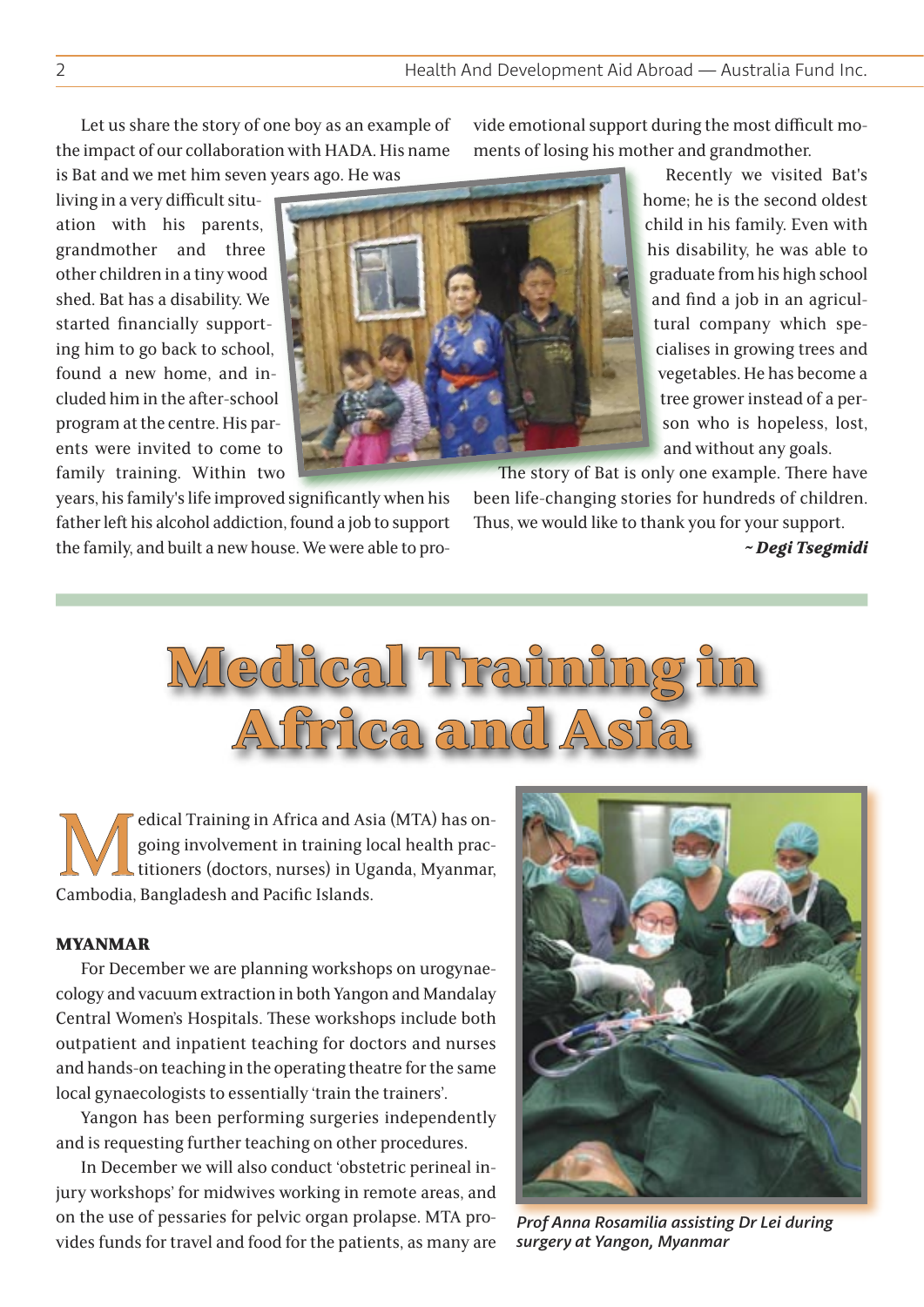unable to afford these costs. MTA also purchases surgical equipment to enable the local health practitioners to provide ongoing services after the workshops.

#### **CAMBODIA**

This year we returned to Khmer Soviet Friendship Hospital in Cambodia at the request of the local gynaecologists and assisted with the management of a number of women with gynaecological conditions. As we



*Patients and medical team at Kagando Hospital, Uganda.*

have been there several times now, the local practitioners are managing women independently.

#### UGANDA

This is the tenth year that Professor Judith Goh has travelled to Kagando Hospital, western Uganda to assist women with childbirth injuries (fistulas, unrepaired perineal injuries) and prolapse, and to conduct workshops or 'camps' to treat the women and to upskill the local practitioners. In October, two surgical



*'Tent ward' at Kagando Hospital, Uganda, to accommodate the large number of post-surgical patients.*

camps were completed – at Kagando Hospital and St Paul's Health Centre, Kasese town. At Kagando, Ugandan specialists attended the camps.

The MTA team was joined by Dr Geerte, a tropical medicine doctor working in Sierra Leone, for upskilling on the management of obstetric injuries. Mr Darren Diserens also assisted at Kagando. A new member of the team, Dr David Sharp (plastics surgeon), aided in reconstruction of injuries and treated cleft lips and patients with burns/contractures.

At St Paul's Health Centre, team members performed workshops on childbirth injuries, neonatal resuscitation, repair of acute perineal injuries and pelvic organ prolapse management.

#### FINANCIAL RESOURCES

Kagando Hospital services rural low-resource communities with many families/women unable to afford health care. The average income for most families in this rural setting is \$2/day and it costs about \$400 for surgical treatment including transportation and food.

Monies raised by MTA (HADA) are used to provide hospital costs, food, and transportation for the patients. At the October 2019 camps at Kagando Hospital and St Paul's Health Centre, 182 patients were seen at the clinic of whom 135 had operations. MTA provided funds to treat all the patients including transportation for those who did not require surgical management.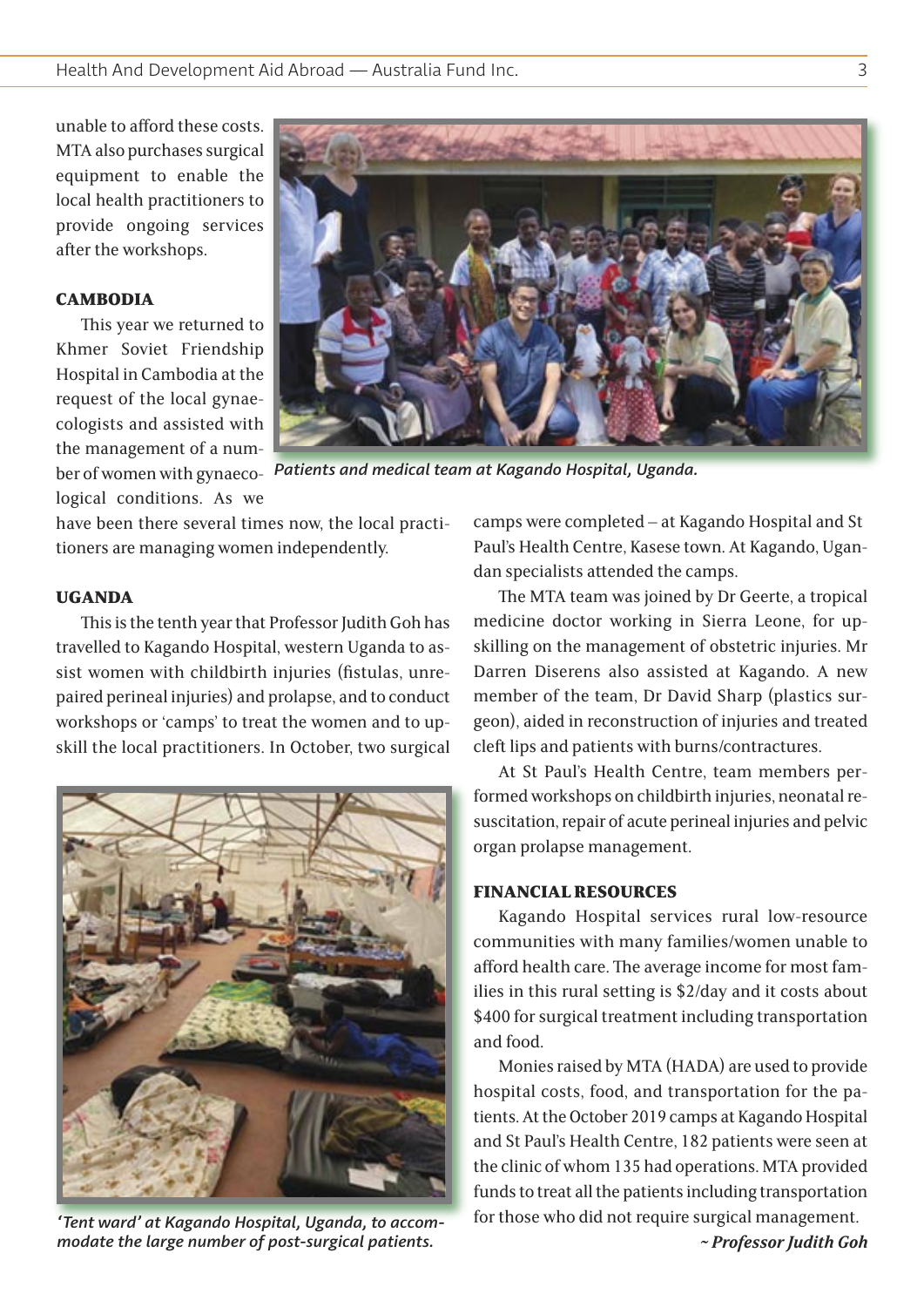

# • PAPUA NEW GUINEA •

**PNG** is a difficult country.<br>
Australia's closest neigh-<br>
bour has little in the way of<br>
social benefits, a blowout popula-Australia's closest neighbour has little in the way of tion growth which stretches the minimal resources, and a crumbling infrastructure. We have one doctor per 41,000 people and one policeman for every 10,000. Our population in 1975 was three million and it is now over nine million, speaking 830 languages.

#### THE CHILDREN

I started P4K-PNG three years ago, establishing an orphanage for 26-30 children, left behind by their communities, mostly as a result of HIV. We began with sickly, malnourished children, but today we have healthy, well-mannered children who are learning English and appreciate how

fortunate they are and are very pleased to be a part of our Haus Pikinini family. Some of our children have lifelong illnesses that are controlled, while most of our TB patients are now cleared.

We include the children of our staff in our activities. We are

also able to share some of our good

fortune (donated goods from overseas) with children in the two neighbouring settlements. Our surplus of books, teaching aids and stationery are shared with our local school, which has virtually nothing in the way of resources.

#### THE STAFF

I pay the wages of our ten employees and pay for nearly all other expenses. Unfortunately, I am not a bottomless pit and I can now see the bottom. We have applied for Government funding and I have been assured that we will even-

tually get some, but PNG is suffer-



ing the effects of the corruption that plagues our land. We have a couple of revenue-raising projects (chickens and fish farming) to help.

I gladly continue to provide housing at a nominal rent of \$100 annually for the remaining 17 years of our lease, but we do have a lot of expenses — food, medical, wages, utilities, education, and maintenance. Materially we are in a good position, though financially it is challenging.

We believe that every child should have a warm, clean bed, a right to an education, to be loved and given the guidance they need to make a good life. Education is the only way for them to escape the shackles of poverty.

*~ Donna Harvey-Hall*

**Health And Development Aid Abroad PO Box 733, Ashmore City, Qld 4214, Australia**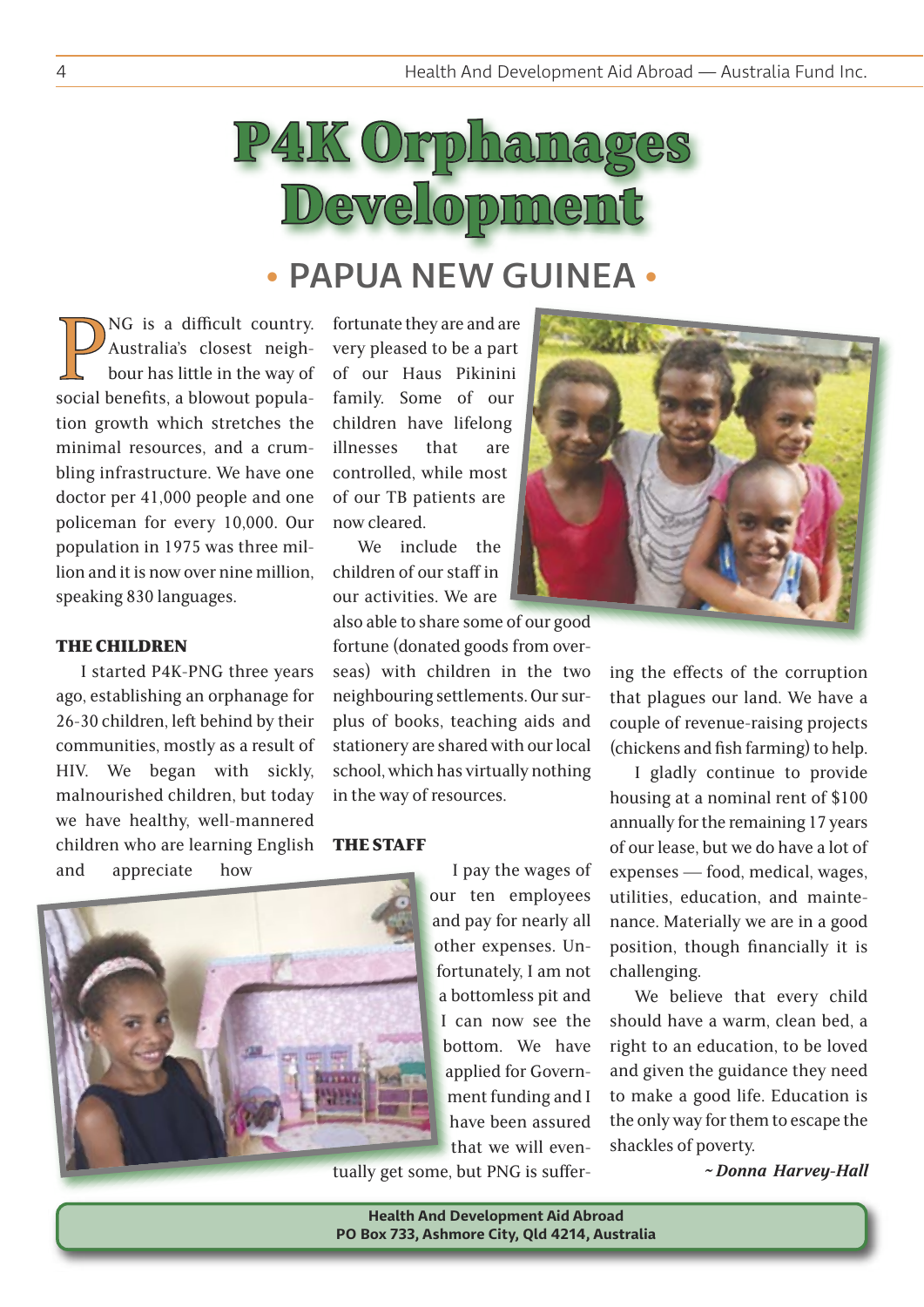# **Current HADA Projects** 76

All projects listed are approved for tax deductibility  $\sum_{\text{encouraging development}}$ 



*AFRICA and ASIA*

#### **Medical Training in Africa and Asia** Manager: Dr Judith Goh

• Training African and Asian doctors in treating women with genital tract fistula [AFR-010]

#### **Library Aid International Inc**

Manager: Peter Cunningham

• Providing books for schools to improve educational outcomes and life opportunities. [AFR-011]

#### *BANGLADESH*

#### **New Hope Ministry Bangladesh Trust** Manager: Warwick Lloyd

- **• Rural project** to help orphanage self sufficiency [BGD-010]
- **• Multi-Purpose Educational Buildings** [BGD-012]

#### *BURUNDI*

#### **Mustard Seed Projects**

Manager: Des Willmott

• Meat chickens, fish farming and biogas projects [BDI-010]

#### *CAMBODIA*

#### **Siem Reap**

Manager: Jonathan and Heleen Wolters

- **• Bridge of Hope:** Working with families and communities to prevent children at risk becoming street children (or sold/ ending up in prostitution). [KHM-010]
- **• Family Sponsorship** [KHM-018]

#### **Good Neighbours Pre-School**

Manager: Julie and Will Fowles

• A pre-school for disadvantaged children [KHM-013]

#### *INDIA*

#### **Asha Bhawan Community Building Project**

Manager: Keith Bergmeier

• Rescuing men and women from drug and alcohol addiction and seeing them transformed into responsible citizens [IND-050]

#### *INDIA*

#### **Maxton Strong School Kindergarten Upgrade**

Manager: Rick Shipway [IND-014] Manager: Clifton Shipway [IND-015]

• Kindergarten Upgrade: to provide suitable education facilities for early learners [IND-019]

#### **Maxton Strong School Staff Accommodation**

• Building accommodation for school staff [IND-018].

#### *IRAQ*

#### **Sulaymaniyah, Kurdistan Optician Training Centre**

• Apprenticeship program for opticians [IRQ-010]

#### *KAZAKHSTAN*

#### **HADA, Astana**

Manager: David Pichotta [KAZ-013]

- **• Alcoholism:** Education, literature, and support groups for alcoholics and their families [KAZ-010]
- **• Open Doors Community Centre:** a place to gain employable skills and life skills for young adults, couples and parents [KAZ-011]
- **• Valueology:** assisting schools by providing materials, and teaching values to teenagers [KAZ-012]

#### *MONGOLIA*

#### **Good Neighbor Society, Ulaanbaatar**

Manager: Eliety Baptista dos Passos • Family Development Program [MNG-010]

#### **Good Neighbour Society — Mobile Drop-In Centre**

Manager: Corrie van der Esch [MNG 019]

• Assist homeless people in Ulaan-Baatar [MNG-018]

#### *NEPAL*

#### **ACN Health Promotion**

Manager: Dr Julie Lincoln [NPL-011]

Providing access to safe drinking water and toilets, improve knowledge of hygiene/ sanitation, nutrition and preventable diseases [NPL-012]

#### *PAPUA NEW GUINEA*

#### **P4K Haus Pikinini Orphanages Development**

Manager: Donna Harvey-Hall

• Building orphanages to create a positive, loving environment for abandoned and neglected children [PNG-010]

#### *SIERRA LEONE*

#### **Syke Street School**

Manager: Dr Themi Adamopoulo

Providing school canteen, medical clinic, and toilets [SLE-013]

#### **P4KA Orphanages Development**

• Building orphanages to create a positive, loving environment for abandoned and neglected children. [SLE-012]

#### *SOUTH AFRICA*

#### **My Father's House Worcester**

Manager: Jan Buchanan [ZAF-011]

• Community Centre for vulnerable teenagers [ZAF-010]

#### *UGANDA*

#### **Grace Care Child Program Secondary School**

Manager: Emmanuel Kanuli

• To build classrooms for orphaned/ disadvantaged children [UGA-022]

#### *VANUATU*

#### **Victory School of Hope**

To build new classrooms for school in Blacksands community [VUT-010]

#### *ZAMBIA*

#### **Oasis Care Project, Ndola**

Manager: Lainah Phiri [ZMB-013]

- **• Market garden** for orphanage [ZMB-010]
- Gardeners: Benson and Alison [ZMB-012]

#### *DISASTER RELIEF*

- Bangladesh floods [DIS-000]
- Help for Syrian refugees [DIS-010]

#### *WHERE MOST NEEDED*

The board will allocate these funds to projects in most need [WMN-010]